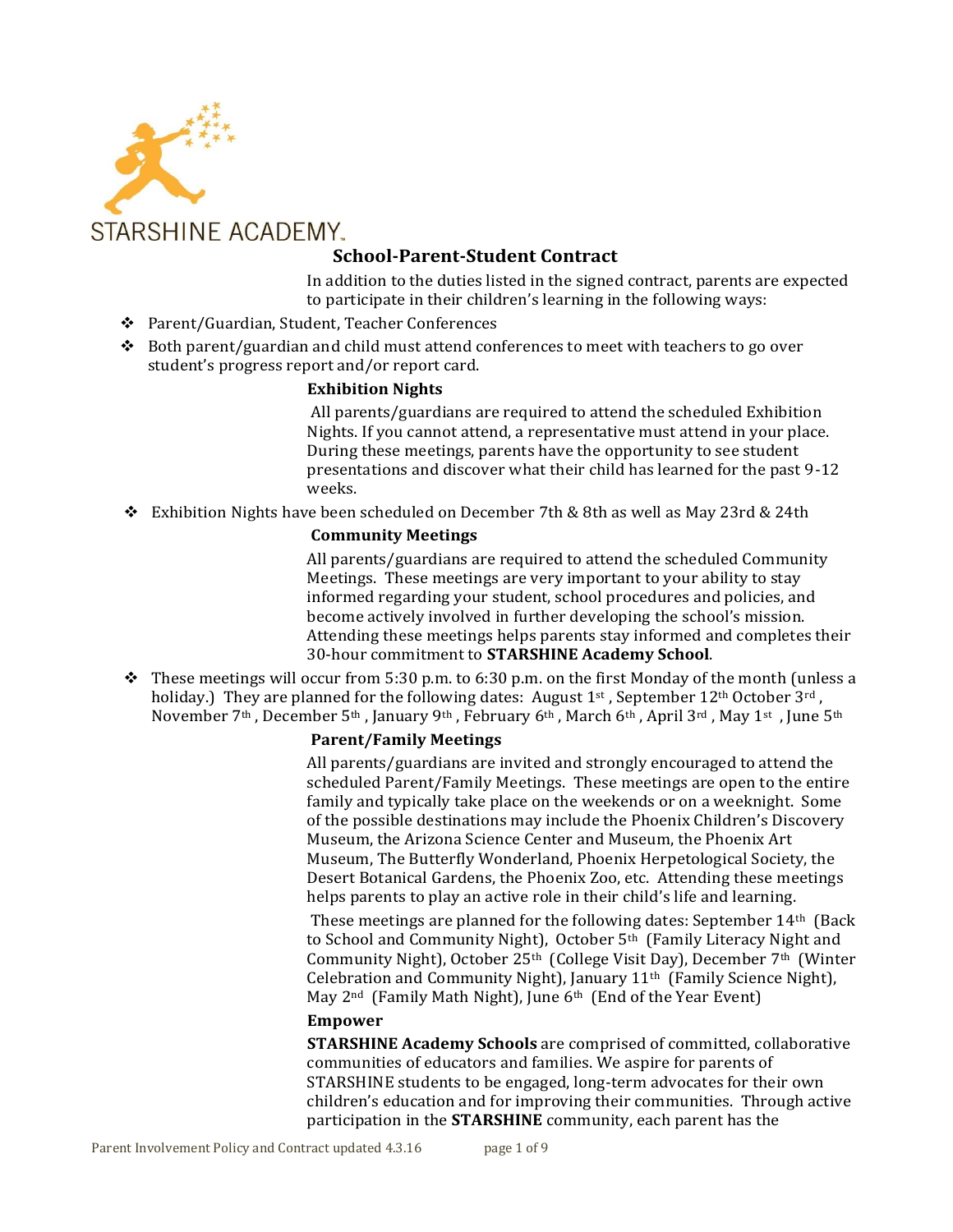opportunity to develop firsthand experience of educational excellence, a sense of personal ownership over educational choices for all students available in their community, and an understanding of what it takes to prepare kids for a great future. Parent empowerment at STARSHINE's K-12 schools enables parents to extend the growth trajectory of students through upper grades, college and life.

Parental engagement ensures high levels of achievement for:

- **Prompt Attendance**
- **Completion of homework**
- **Reinforcing high expectations and aspirations**
- **Home visits from a STARSHINE teacher**
- **Volunteering at the school**

Parents who express a desire to be heavily involved with STARSHINE are presented with opportunities to participate on the Parent Leadership Group. The Parent Leadership Group participates in the annual teacher interview process and is an advocate for the school-wide parent community at community meetings.

Beyond STARSHINE, we envision parents becoming active champions to expand excellent educational opportunities in their communities. Armed with the knowledge, skills and mindsets, STARSHINE parents will influence the opening of great schools or the transformation of all schools; they will influence the outcomes of school board and other local elections to ensure that elected candidates are advocates for change in policy decisions. For their own children, STARSHINE parents will continue to reinforce the mindsets, expectations, and habits that will ensure success over their child's long-term educational career.

## **STARSHINE Academy Spiral Curriculum - Academic Program**

**English-Language Arts •The English-Language Arts** curriculum is reading and writing intensive.

- It includes reading comprehension, deductive and inductive reasoning and writing.
- Students are required to read daily.

## **Mathematics**

- Courses prepare students for higher-level thinking and reasoning, integrating music, the arts and complex engineering thought processing, needed for college level and beyond
- Students study number sense; computation; pre-algebra; measurement; fractions and decimals; ratios, percent and proportions; probability and statistics; and geometry.
- Students focus on real-world applications of mathematical processes and learn how to integrate mathematics into their daily lives.

## **Science**

- In addition to learning the scientific method, students learn content in the areas of earth and sustainability science, chemistry, physics, space science and environmental science.
- Students consider scientific processes; structure and properties of matter; chemical reactions; pollution; the Earth's properties and materials; how scientists study the Earth; weather and climate; the Earth's constructive processes, the Earth's destructive processes; the Earth, Moon, Sun system; the Solar System, stars, galaxies and the Universe.

## **History and Geography**

 Students focus on the historical aspects of a topic, as well as the civic, economic and geographical strands related to such topics.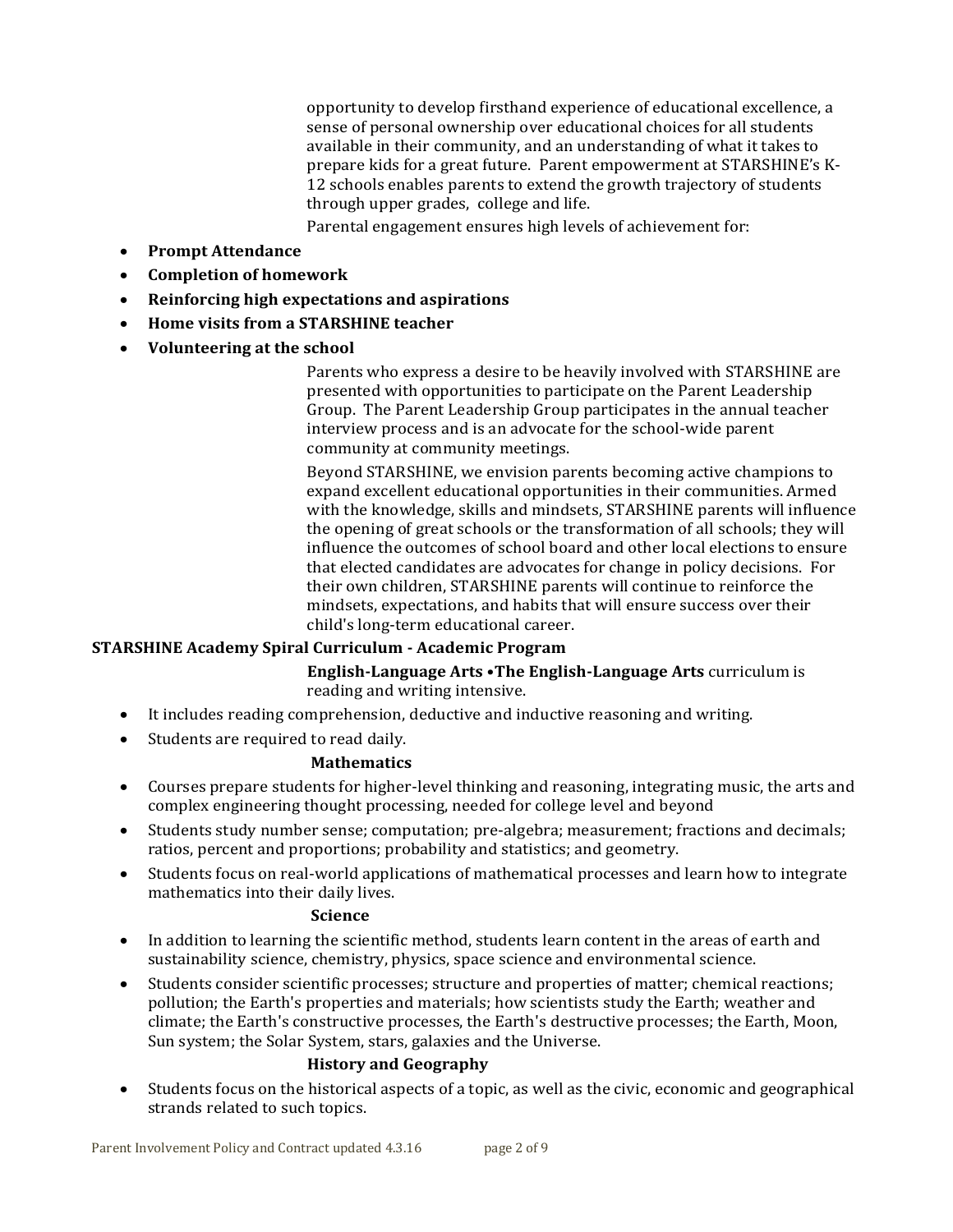Students are required to research and write essays and reports and are evaluated not only on the content of the essays and reports, but also on style, organization and mechanics.

#### **Spanish**

- In Spanish class, students study the fundamentals of the proper use of the Spanish language, as well as the culture and the history of the people who speak Spanish around the world, including Latino-Americans.
- Students integrate their abilities to communicate important information, to understand additional cultural STARSHINEs of the Spanish-speaking world and to compare such cultural attributes to their own.

## **Physical Education, Athletics, Health and Ballroom Dance**

- Students learn to become more physically fit, as well as learn the benefits of fitness, the rules of various sports and the benefits of teamwork.
- Ballroom Dancing instruction is a major component of Physical Education at STARSHINE Academy. Students learn at least six different dances, as well as receive instruction in etiquette and social interaction.

## **Music**

- All students participate in Music classes throughout the year.
- Instrumental Music allows students to learn a string instrument including: violin, viola, cello, guitar and double bass. Other instruments, marching band, orchestra and choir are available.
- The curriculum is designed to engage students in the art of string playing that will develop the fundamental skills necessary to perform.

## **Fine and Applied Arts**

 Arts are a focus at STARSHINE as a healing form as well as an inspirational one. Working with the arts has a direct effect on brain and learning function. Many art forms will be discovered and experienced each day, throughout the year.

## **Performance**

 Each student participates in theater, communication, radio, television, video, debate, speech and improv.

## **Assessment**

Shortly after a student enrolls in STARSHINE Academy, he/she takes "Starting Point" assessments in math and language arts to provide the faculty with an understanding of the initial strengths and weaknesses of each student, class and grade.

 Every six to eight weeks, students are further assessed using what we call STARSHINE Academy Interim Formative Assessments (FAIFAs). These standardized assessments are designed to allow us to carefully track student progress toward mastering their own understanding of curriculum and state standards.

The key elements of our "No Excuses" program are:

- **1. High and Clear Expectations**
- **2. More Time on Task**
- **3. Data-Driven**
- **4. Rewards and Consequences**
- **5. Values Focused on STARSHINE 15 Guiding Principles High and Clear Expectations**
- We base our curriculum on the Arizona and International Standards as well as standards approved by our AdvancED accreditation.
- We assess our students regularly on their progress toward graduation and college entrance requirements.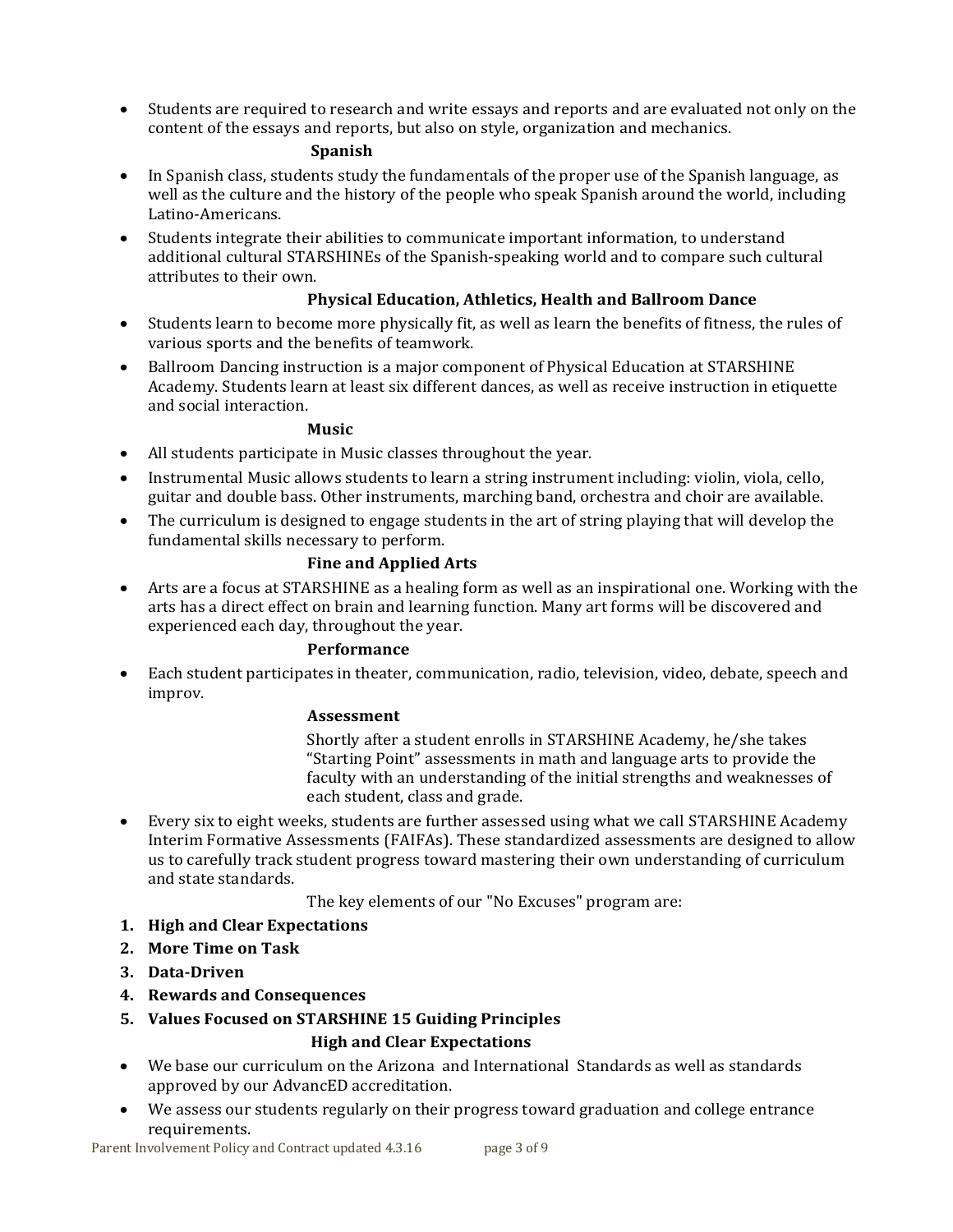We benchmark our students' performance against the best schools in the world and we adjust our instructional program based on how we compare.

## **More Time on Task**

- $\bullet$  We have a longer school day flexible to students' needs -- with before and after-school care 8½ hours
- We have a longer school year 187 days
- By the time students graduate from STARSHINE, we have provided them with the equivalent of one additional one to two years of schooling. Some of this is achieved with college/university dual enrollment with our partnered colleges.
- $\bullet$

## **Data-Driven**

- We judge our performance as professionals based on student results on state standards other external assessments, as well as observation of the student's daily performance.
- We provide reports to our parents every six weeks on their child's progress in school.

## **Rewards and Consequences**

- We use a set of common conduct expectations in each classroom and we enforce them from the first day of school to the last, through the integration of STARSHINE Social Skills Checklist.
- Students earn privileges, including social events and special trips, based on their conduct.
- Students are denied privileges when they fail to do their homework, do not wear their school uniform properly or do not meet STARSHINE's conduct expectations.

## **STARSHINE Fifteen Guiding Principles Are Values Focused**

- We recognize students in front of the school community when they exemplify our core values.
- We expect our students to apologize to the school community if they violate our core values.
- We require students to perform community service and participate in co-curricular activities.

## **Compact Linked to Learning:**

"This compact pledges our school community to increase student learning so that all STARSHINE students will be proficient."

## **Parents Pledge: I will:**

- ♦ Send my child to school on time every day.
- ♦ Say positive things about the school dress and discipline.

♦ Limit TV watching time to one or less programs per day, **some days the television stays off.**

♦ Let the teacher know if my child has any problems with learning.

♦ Use reading and math materials the school sends home each week to help and learn with my child.

- ♦ Read to or listen to my child read to me 20 minutes every day.
- ♦ Keep a list of new words, and link letters to sounds.
- ♦ Play (and sing) numbers games with my child every week

♦ Help my child see how to use reading and math to pursue his/her interests and goals.

## **Students Pledge: I will**

- ♦ Complete my classwork
- ♦ Come to school rested, prepared to learn
- ♦ Respect adults, myself and other students
- ♦ Obey and respect school rules
- ♦ Complete my homework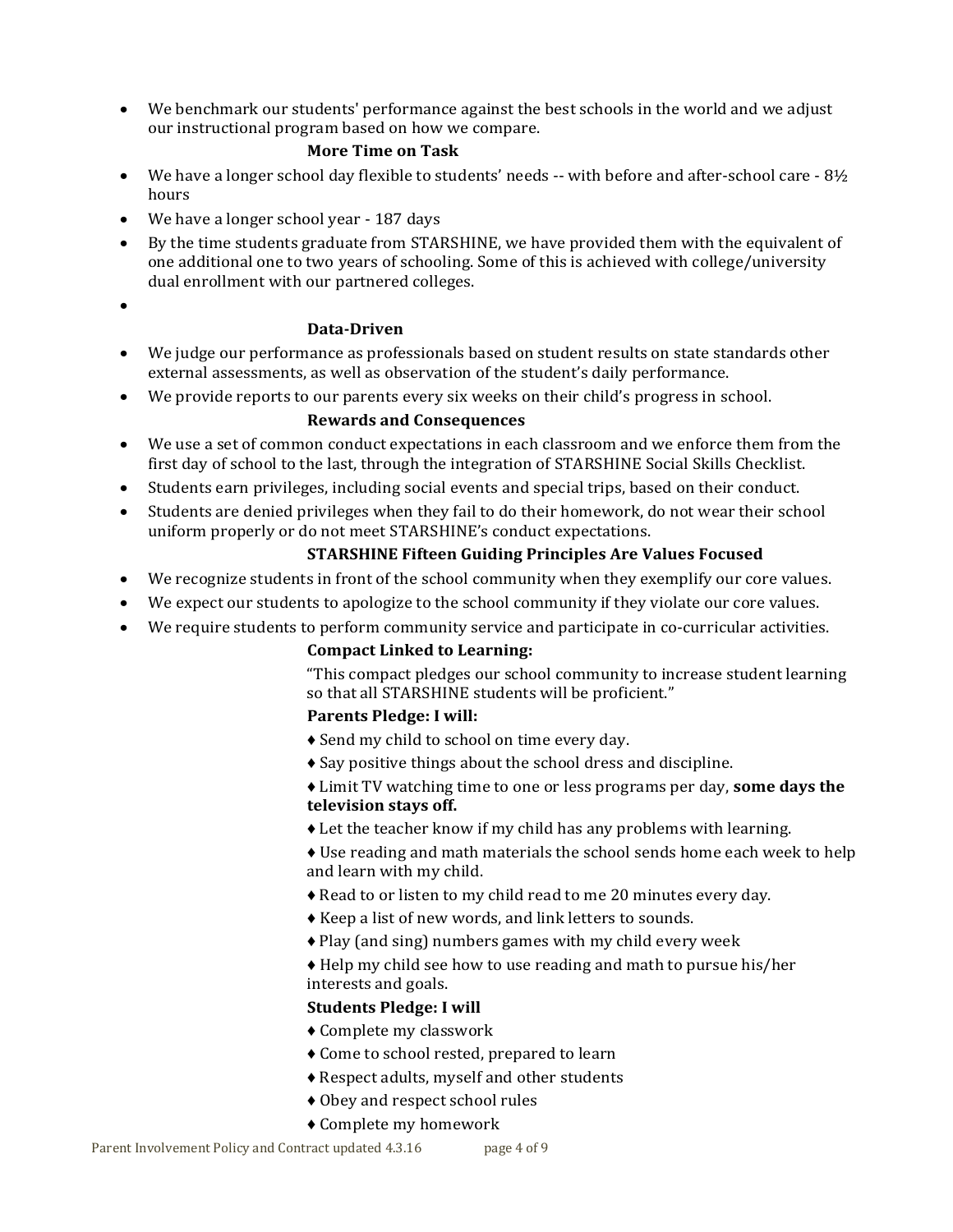- ♦ Let my teacher and family know if I need help
- ♦ Read on my own and with my family every day

♦ Work on my math and reading skills at home, using the materials my teacher sends home

♦ Write down assignments, do my homework every day, and turn it in when it's due

♦ Write a report each week about a TV program I watch

#### **Teachers Pledge: We will**

- ♦ Have high expectations for all students
- ♦ Develop a classroom climate that is comfortable for all students
- ♦ Develop proficient learners
- ♦ Enforce rules fairly and consistently
- ♦ Provide the books and necessary supplies for education
- ♦ Create a partnership with every family in my class
- ♦ Monitor student progress in each subject, especially in reading and math and update parents monthly
- ♦ Make sure all students get help as soon as it's needed
- ♦ Send home learning materials, especially in math and reading
- ♦ Explain my approach to teaching, expectations, and grading system to students and their families
- ♦ Continually work on my teaching strategies so that I can successfully teach all children.
- ♦ Assign work that is relevant to each students' goals and interesting
- ♦ Make sure students understand the assignment and what they'll learn from it, and grade it promptly.

## **STARSHINE Academy School-Parent-Student Contract**

#### **The contract is divided into three parts:**

- **STARSHINE's Commitment**
- **Parents' / Guardians' Commitment**
- **Student's Commitment**

#### **STARSHINE ACADEMY's Commitment**

- $\div$  We will work tirelessly to ensure that your child secures the academic knowledge and skills to prepare him / her for the nation's finest colleges.
- $\bullet$  We embrace and model the values of caring, respect, responsibility and honesty, and work to instill them in all of our students.
- $\bullet$  We will open our doors ready to accept students daily at 7:15 a.m., and will remain open daily until 4:30 pm, from the beginning of the summer session in August through the month of June.
- $\div$  We will always come to class prepared and will continually engage students in the challenging, hard work that paves the way for success in school and life.
- $\bullet$  We will assign each student a faculty or staff advisor to oversee the child's individual needs and progress within the school.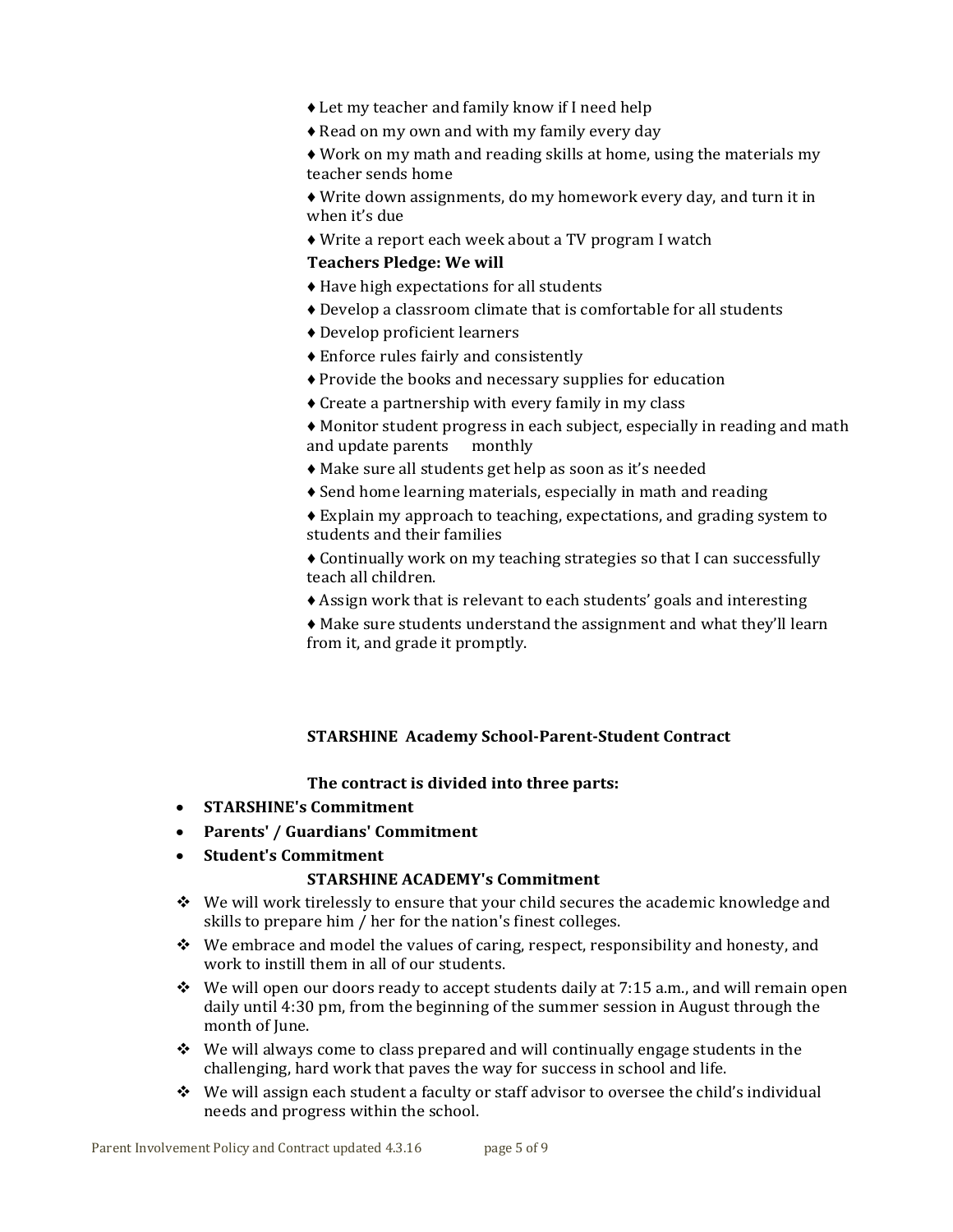- $\cdot \cdot \cdot$  We will maintain an open-door policy for parents, who may come into the school at any time – after gaining office clearance – and enter any classroom for observation, as long as there is no disruption.
- $\div$  We will communicate with you regularly about your child's performance and make ourselves available in person and by telephone. We will return your telephone calls and emails within 24 hours.
- We will assign productive, meaningful homework each night (except in special circumstances) to focus students on working to their fullest potential.
- We will enforce the STARSHINE Academy Code of Conduct consistently and fairly. If your child is suspended, we will promptly notify you of the reason.

Faculty Member Name: Trish McCarty, Founder & CEO

Faculty Member Signature Date

Tise McCarty

## **Parents' / Guardians' Commitment**

ATTENDANCE

- $\div$  We will ensure that our child comes to school every day by 7:30 a.m. properly in a clean, pressed, uniform.
- $\cdot \cdot \cdot$  We understand that if our child is absent for more than 12 days in the school year without a school-approved excuse, he/she will risk losing enrollment at STARSHINE.
- $\div$  We will make sure that our child promptly makes up missed work following absences.
- $\cdot \cdot$  We understand that our child will not earn credit for work missed due to absences, unless arrangements are made.
- $\div$  We understand that the school day ends at 3:30 p.m., and we will make arrangement so that our child can remain at STARSHINE Academy until that time and be picked up promptly at that time.
- $\div$  We understand that our child will not be permitted to enter the school building before 7:15 a.m.
- $\bullet$  We understand that the school year runs from the beginning of August through June and we will not plan family vacations or other extended absences to occur on school days.
- $\bullet$  We will telephone the school prior to 8:00 a.m. on the day of any absence to report why our child is out.
- $\div$  We understand that if our child is late for school without a school-approved excuse, he/she will be required to serve after-school detention that same day.
- We understand that every three unexcused tardies or early dismissals will be recorded as an unexcused absence on our child's record and put him/her at risk of losing enrollment at STARSHINE.

## **HOMEWORK**

- $\div$  We understand that our child will have 90 minutes to two hours of homework each night, including weekends.
- $\div$  We will provide a quiet, undisturbed time and space for our child to complete his/her homework.
- $\div$  We agree to check our child's homework daily to ensure that it's complete, accurate and neat.
- $\div$  We understand that our child will be required to serve an after-school detention the same day if he/she does not complete assigned homework or completes homework that does not meet STARSHINE Academy standards.

## **DRESS CODE**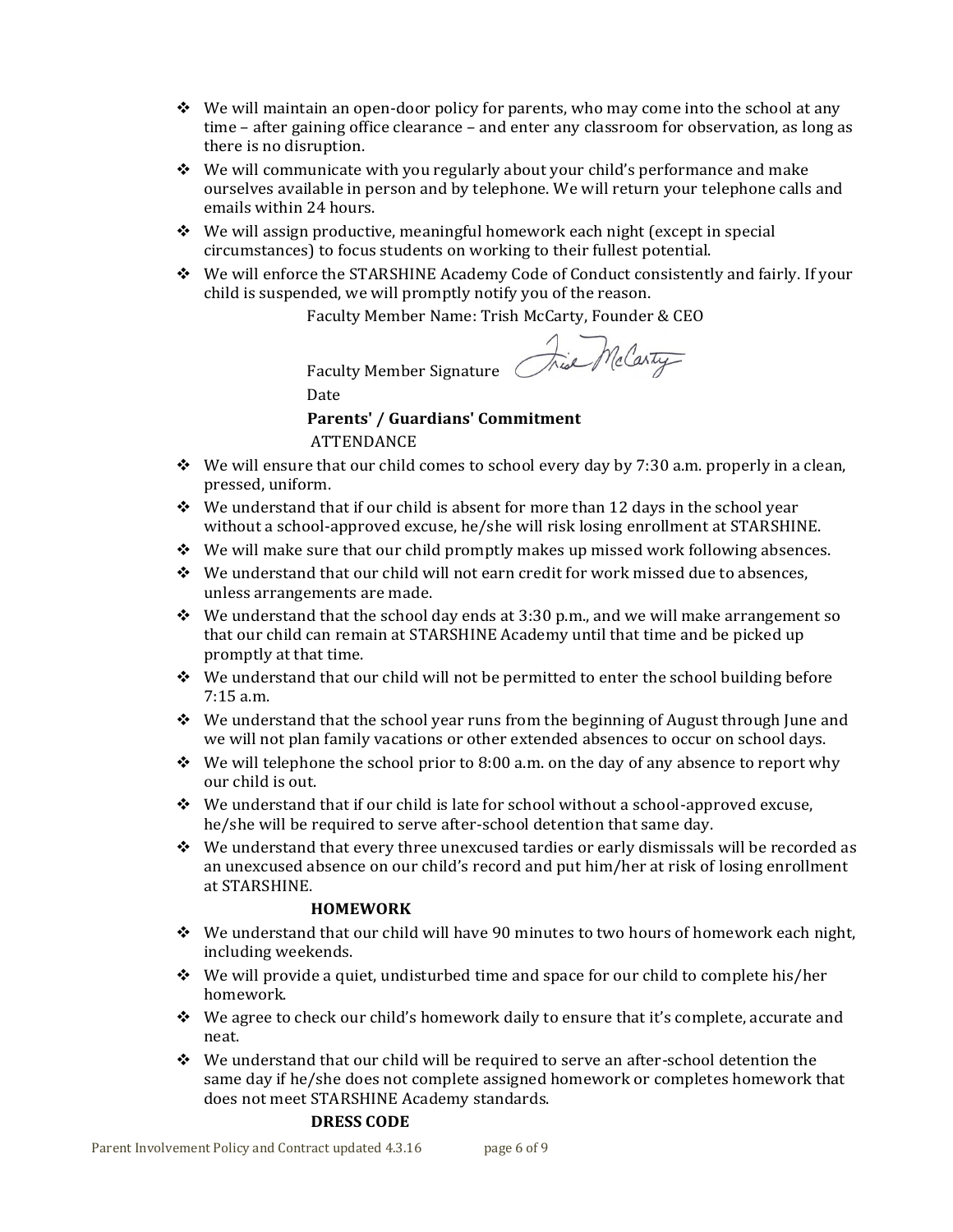- $\bullet$  We will ensure that our child comes to school each day in proper dress, according to the guidelines listed in the Parent-Student Handbook.
- $\div$  We understand that if our child comes to school in violation of the school dress code, he or she may not be permitted to attend class, may need to wait for the appropriate clothing to be brought from home and will receive an automatic after-school detention to be served that day.

## **PROMOTION POLICY**

 $\div$  We understand that our child must pass all but one class in order to be promoted to the next grade. Our child will show mastery (75% or higher) before moving to the next level.

#### **DISCIPLINE**

- We have read, understand and support the STARSHINE Academy Code of Conduct including all its rules, rewards and disciplinary consequences.
- $\div$  We understand that our child will have to remain in school until at least 5:20 p.m. if he/she commits a detention-level offense and that we are responsible for ensuring his/her safe transportation home after detention.
- $\div$  We understand that detentions happen on the day of the offense.
- $\triangle$  We understand that it is our child's responsibility to contact us and let us know that he/she has earned an after-school detention.
- $\div$  We understand that our child cannot be excused from detention unless there is a documented family emergency.
- $\div$  We understand that our child may be suspended if he/she misses an after-school detention and could be in jeopardy of losing enrollment status.
- $\div$  We understand that if our child is suspended that he/she will have to be picked up from school on the day of the offense, that we will have to accompany the child for a meeting in order for the child to return to classes and that our child will have to present a sincere written and verbal apology before the community.

#### **FAMILY SUPPORT**

- We agree to attend all Parent-Teacher Conferences for which we are scheduled so that we may collect our child's report card and meet with his/her teachers to discuss our child's performance in school.
- $\div$  We agree to support our child's academic work by communicating regularly with our child's teachers.
- \* We understand that we are not required to sign this contract as a term of our child's admission to STARSHINE Academy, but do so voluntarily because we believe that STARSHINE Academy is a partnership between parents and educators in creating the best possible education for our child.

| Parent / Guardian Name      |
|-----------------------------|
| Parent / Guardian Signature |
| Date                        |

#### **Student's Commitment**

- $\div$  I commit to consistently work, think and behave in the best way I know how and will do whatever it takes for me and my classmates to learn and to prepare myself for college and success in life.
- $\div$  I will arrive at school every day by 7:30 a.m.
- $\div$  I will remain at school daily until 3:30 p.m.
- I will attend STARSHINE ACADEMY from the beginning of the summer session in August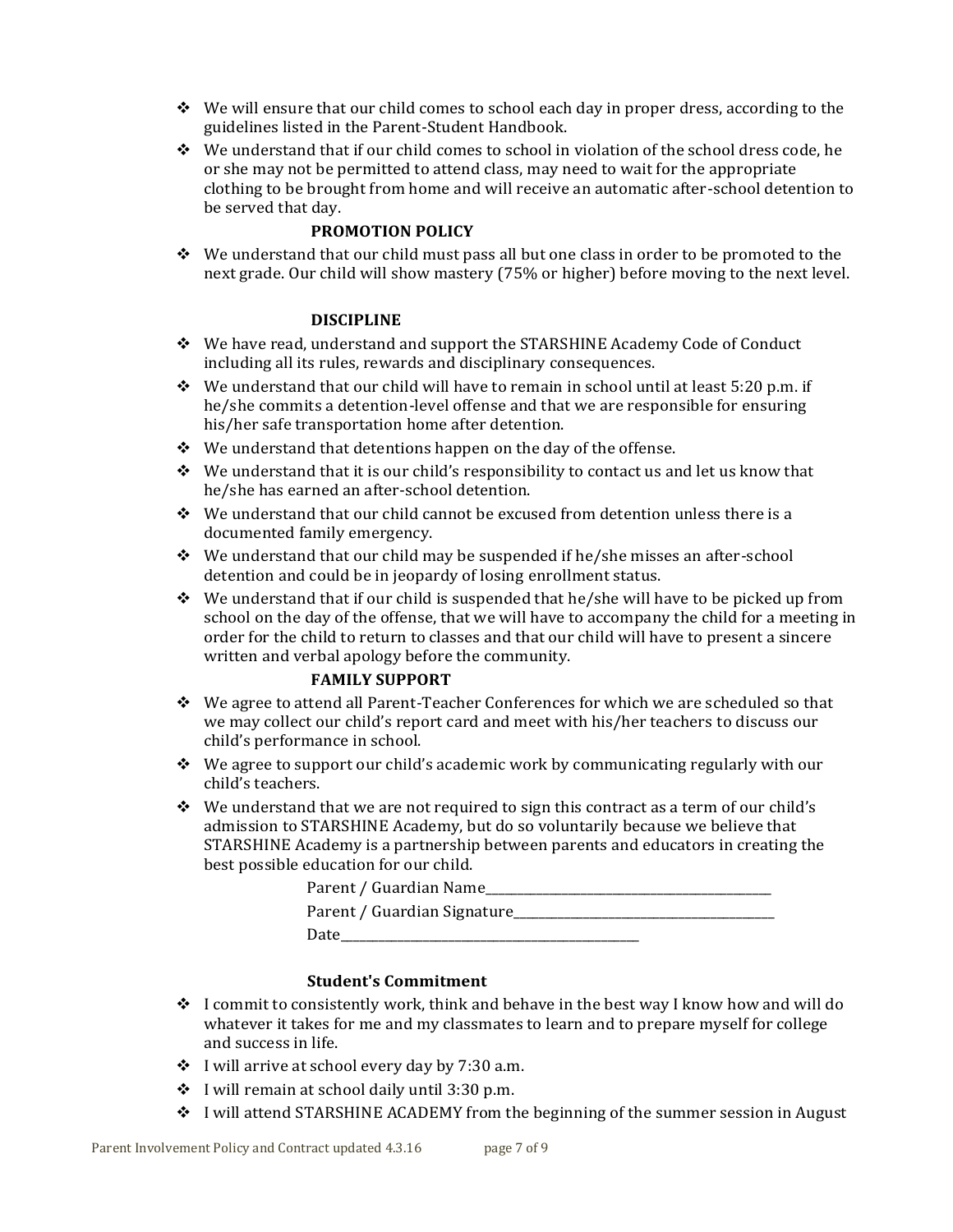through June.

- I am proud to wear my uniform to school every day and adhere to the STARSHINE Academy dress code.
- $\cdot$  I am proud to complete all of my homework and reading every night.
- $\div$  I am proud to raise my hand and ask questions in class if I do not understand something.
- $\div$  I am proud to embrace and will consistently model the values of STARSHINE in caring, respect, responsibility and honesty.
- $\div$  I am proud and responsible for my own behavior and I will follow the teacher's directions. If I make a mistake, I will tell the truth to my teachers, accept responsibility for my actions and sincerely apologize to those whom I have wronged.

| Student Name      |
|-------------------|
| Student Signature |
| Uate -            |

#### TITLE I Policy

This policy was presented to parents on Aug.19, 2015 for comments and input. It describes how STARSHINE ACADEMY involves parents in our school and in efforts to raise student achievement. The parents of our students are our most valuable resource for making students successful, and it is the goal of STARSHINE ACADEMY, in developing this policy, that parent involvement will have a huge, positive impact on student achievement.

- 1. STARSHINE ACADEMY will convene an annual Title I meeting in August of every year to inform parents of our school's participation in Title I. Parents will receive an agenda and invitation to this meeting as well as a posting on our website announcing the meeting in both English and Spanish.
- 2. STARSHINE ACADEMY will involve parents in the planning, review and improvement of our Title I services. Parents will be asked for their input at the annual meeting, and also at the year---en evaluation of our program.
- 3. STARSHINE ACADEMY will provide parents:
	- A. Timely information about Title I programs;
	- B. School performance profiles for STARSHINE ACADEMY as determined by Arizona Dept. of Education;
	- C. Assessment results of students, including interpretation of test results;
	- D. A description of our curriculum and the types of assessment we use to measure student progress, as well as the proficiency levels required of students;
	- E. Opportunities for meetings that will allow for parental input and involve parents in decision making that impacts our education programs;
	- F. Timely responses to suggestions made by parents;
	- G. Information regarding the highly qualified teaching status of all teachers and also notification if students are being taught by a teacher who is not highly qualified.
- 4. STARSHINE ACADEMY will also continue to strive for increasing parental involvement by:
	- A. Improving communication between home and school through the website, newsletters, etc.
	- B. Helping parents understand student ECAPS and other educationalopportunities.
	- C. Providing learning at home with supplemental assignments and resources. Teachers will openly communicate with parents the needs of students, especially if students are falling behind, and will also share with parents prescriptions for academic issues students arehaving;
	- D. Volunteering: making parents welcome in the school as volunteers who support programs; parents are encouraged to call the office and arrange times for volunteering.
	- E. Including parents as participants in school decision---making, governance, and advocacy; parents are informed of Governing Board meetings and will also be encouraged to respond to our